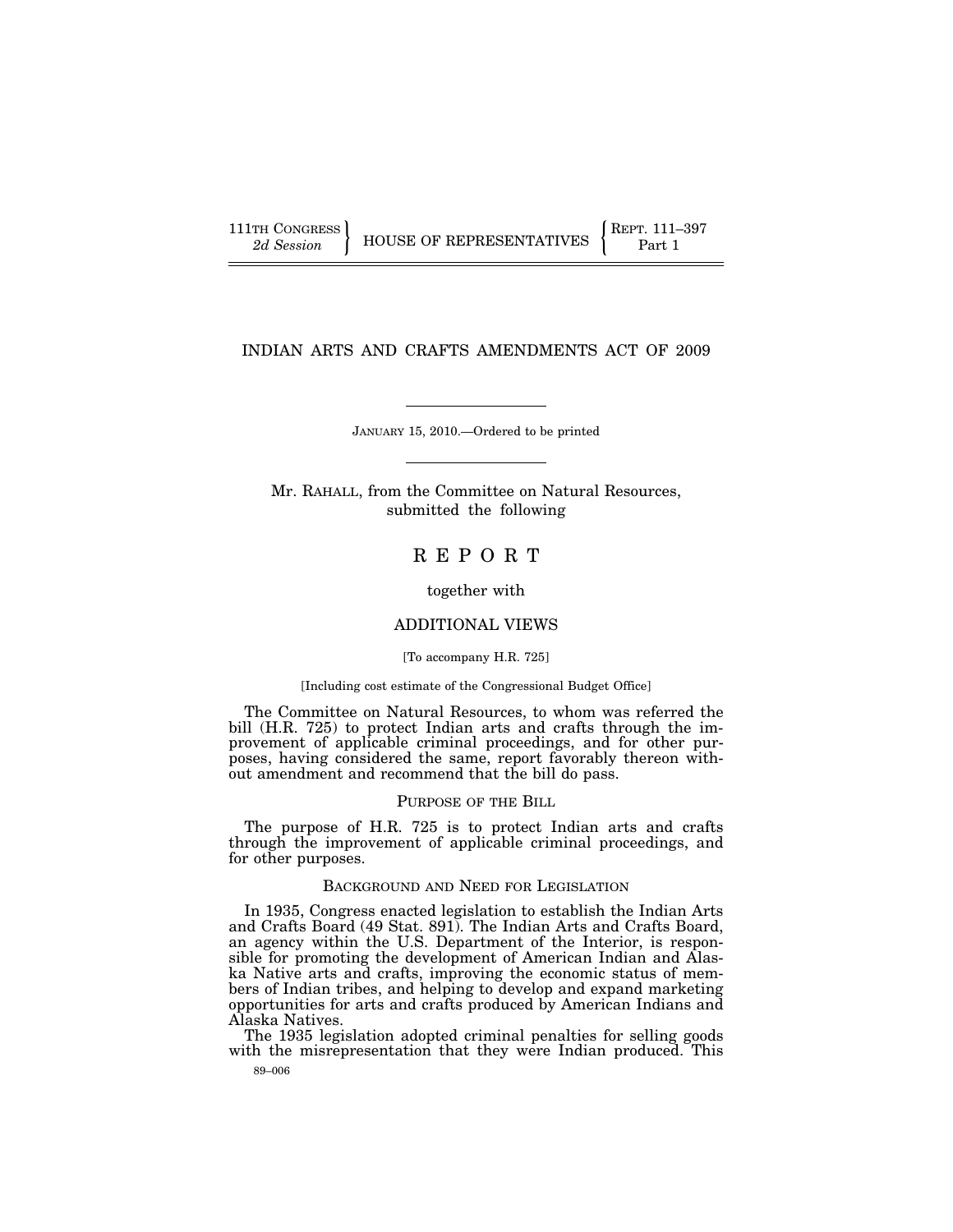provision, currently located in section 1159 of title 18, U.S. Code, set fines not to exceed \$500 or imprisonment not to exceed six months, or both. Although this law was in effect for many years, it provided no meaningful deterrent to those who misrepresented imitation arts and crafts as Indian produced. In addition, "willful" intent was required to be proved, therefore, very little enforcement took place.

In response to growing problem of products misrepresented or erroneously represented as produced by Indians, Congress passed the Indian Arts and Crafts Act of 1990 (Public Law 101–644). This Act is essentially a truth-in-advertising law that prohibits misrepresentation in the marketing of Indian arts and crafts products within the United States. The law makes it illegal to offer, display for sale, or sell, any art or craft product in a manner that falsely suggests it is Indian produced, an Indian product, or the product of a particular Indian or Indian Tribe or Indian arts and crafts organization.

Under the Act, an Indian is defined as a member of any federally or State recognized Indian Tribe, or an individual certified as an Indian artisan by an Indian Tribe. The law covers all Indian and Indian-style traditional and contemporary arts and crafts produced after 1935. Some traditional items frequently copied by non-Indians include Indian-style jewelry, pottery, baskets, carved stone fetishes, woven rugs, kachina dolls, and clothing.

Despite these efforts, information from the Department of Justice indicates that very few cases relating to the sale of counterfeit Indian goods are investigated each year. A recent Wall Street Journal article referred to a ''tsunami of cheap imported jewelry—designed to look like authentic Native American art—is flooding the Southwest United States''. The New Mexico State Attorney General's Office has stated that at least 50 percent of the Indian jewelry on the New Mexico market is misrepresented in some way. The Indian Arts and Crafts Association reports that some of the fake Indian arts and crafts are ''virtually indistinguishable'' and that counterfeit Indian products have become ''more sophisticated,'' estimating that nationally, as much as 75% of the roughly \$1 billion of jewelry, pottery, rugs and other merchandise sold every year as authentic is not.

H.R. 725 seeks to address this continuing problem by strengthening the penalties associated with misrepresentation of Indian produced goods, and by empowering federal, tribal and local authorities to undertake investigations and enforcement. A Senate companion bill (S. 151) passed the Senate on July 24, 2009.

### COMMITTEE ACTION

H.R. 725 was introduced on January 27, 2009 by Representative Ed Pastor (D–AZ). The bill was referred to the Committee on Natural Resources, and in addition to the Committee on the Judiciary. On December 2, 2009, the full Committee held a hearing on the bill.

On December 16, 2009 the full Natural Resources Committee met to consider H.R. 725. The bill was ordered favorably reported to the House of Representatives by voice vote.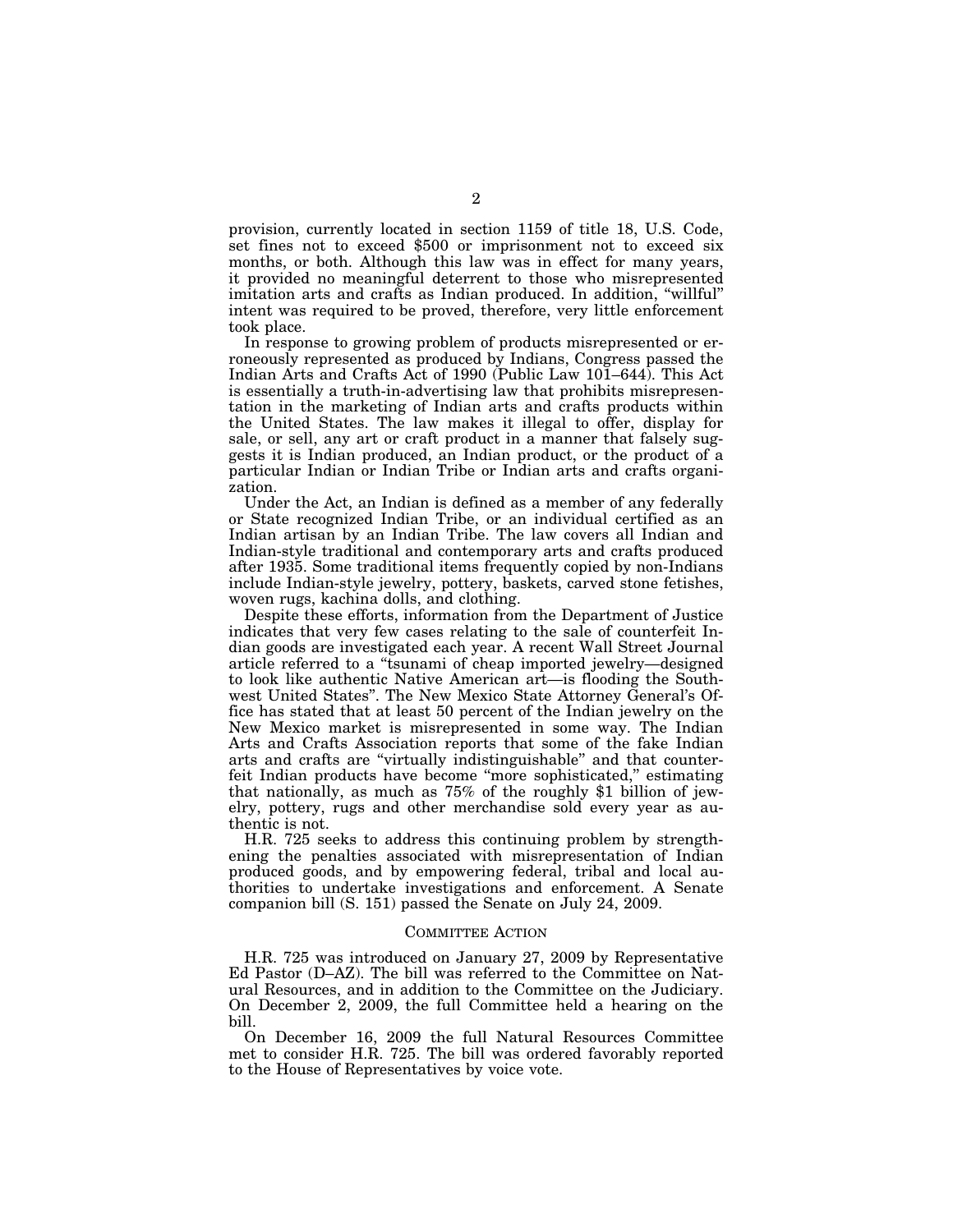#### SECTION-BY-SECTION ANALYSIS

## *Section 1. Short title*

This section provides that this Act may be cited as the ''Indian Arts and Crafts Amendments Act of 2009.''

### *Section 2. Indian arts and crafts*

Subsection 2(a) amends Section 5 of the Act entitled ''An Act to promote the development of Indian arts and crafts and to create a board to assist therein, and for other purposes," (25 U.S.C. 305d) to authorize any federal law enforcement officer to conduct investigations of an offense involving the sale of any good that is misrepresented as an Indian produced good or product that occurs within the jurisdiction of the United States. Under current law, only employees of the Federal Bureau of Investigation (FBI) are authorized to conduct such investigations.

This subsection also provides that the Indian Arts and Crafts Board (the Board) may refer an alleged offense to any federal law enforcement officer for appropriate investigation. Further, it permits a federal law enforcement officer to investigate an alleged offense regardless of whether such officer receives a referral from the Board.

Subsection 2(a) further provides that the findings of an investigation of an alleged offense shall be submitted to a federal or state prosecuting authority; or to the Board. H.R. 725 provides that the Board may, upon receiving the findings of such an investigation, recommend to the Attorney General that criminal proceedings be initiated and provide such support to the Attorney General relating to the criminal proceedings as the Attorney General determines to be appropriate. This subsection also authorizes the Board to recommend that the Attorney General initiate a civil action.

Subsection 2(b) amends 25 U.S.C. 305e to specify the persons who may initiate civil actions for misrepresentation of Indian produced goods. These include the Attorney General, an Indian tribe, an Indian, or an Indian arts and crafts organization. The subsection makes further amendments regarding the disposition of amounts recovered in a civil action under this section.

# *Section 3. Misrepresentation of Indian produced goods and products*

This section amends Section 1159 of title 18, United States Code, to clarify penalties resulting from violation of the Act. Under current law, the maximum penalties are the same for all offenders, regardless of the value of the goods. This section provides that, for goods that are offered or displayed for sale at a total price of \$1,000 or more, a first time violation by an individual will result in a fine of not more than \$250,000, imprisonment for not more than 5 years, or both.

In the case where a violator is other than an individual, (such as a company, group, or organization), this section provides that the violator shall be fined not more than \$1,000,000 for a first time violation. If the applicable goods are offered or displayed for sale at a total price of less than \$1,000, an individual shall be fined not more than \$25,000, imprisoned for not more than one year, or both, for the first violation. A violator who is other than an individual shall be fined not more than \$100,000. For subsequent violations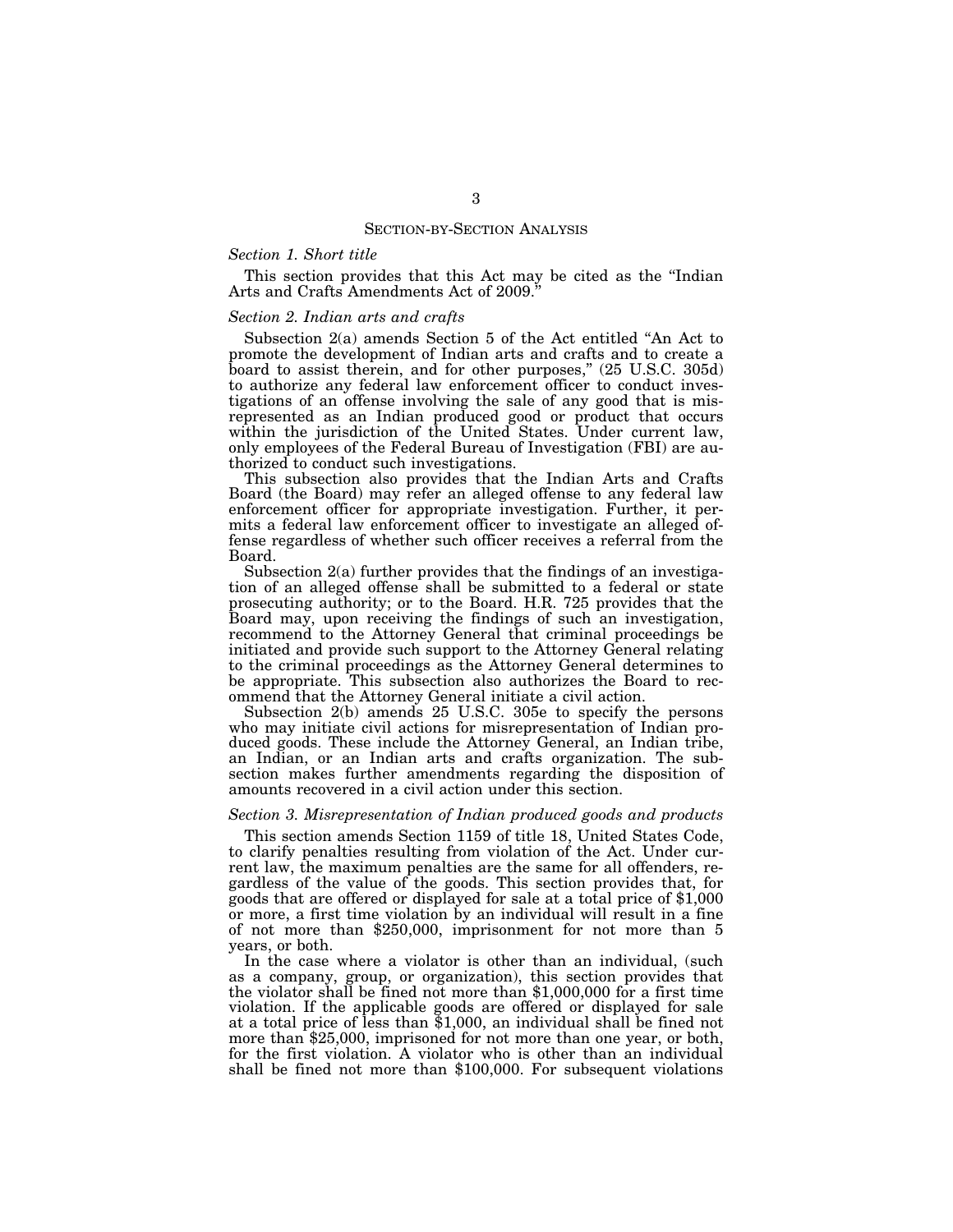an individual may be fined, or imprisoned for not more than 15 years, or both. For a person other than an individual, the bill provides that for a subsequent violation they shall be fined not more than \$5,000,000.

#### COMMITTEE OVERSIGHT FINDINGS AND RECOMMENDATIONS

Regarding clause  $2(b)(1)$  of rule X and clause  $3(c)(1)$  of rule XIII of the Rules of the House of Representatives, the Committee on Natural Resources' oversight findings and recommendations are reflected in the body of this report.

### CONSTITUTIONAL AUTHORITY STATEMENT

Article I, section 8 of the Constitution of the United States grants Congress the authority to enact this bill.

### COMPLIANCE WITH HOUSE RULE XIII

1. Cost of Legislation. Clause 3(d)(2) of rule XIII of the Rules of the House of Representatives requires an estimate and a comparison by the Committee of the costs which would be incurred in carrying out this bill. However, clause  $3(d)(3)(B)$  of that Rule provides that this requirement does not apply when the Committee has included in its report a timely submitted cost estimate of the bill prepared by the Director of the Congressional Budget Office under section 402 of the Congressional Budget Act of 1974.

2. Congressional Budget Act. As required by clause 3(c)(2) of rule XIII of the Rules of the House of Representatives and section 308(a) of the Congressional Budget Act of 1974, this bill does not contain any new budget authority, spending authority, credit authority, or an increase or decrease in revenues or tax expenditures.

3. General Performance Goals and Objectives. As required by clause 3(c)(4) of rule XIII, the general performance goal or objective of this bill is to protect Indian arts and crafts through the improvement of applicable criminal proceedings, and for other purposes.

4. Congressional Budget Office Cost Estimate. Under clause 3(c)(3) of rule XIII of the rules of the House of Representatives and section 403 of the Congressional Budget Act of 1974, the Committee has received the following cost estimate for this bill from the Director of the Congressional Budget Office:

### *H.R. 725—Indian Arts and Crafts Amendments Act of 2009*

H.R. 725 would allow any federal law enforcement officer to investigate the sale of counterfeit Indian art products. Under current law, only employees of the Federal Bureau of Investigation are authorized to conduct such investigations. Information from the Department of Justice (DOJ) indicates that very few cases relating to the sale of counterfeit Indian goods are investigated each year. CBO estimates that the cost of implementing H.R. 725 would not be significant because we expect that it would not appreciably change the workload of federal law enforcement officers or DOJ attorneys who would prosecute the cases.

H.R. 725 also would reduce the maximum penalties for offenders who market or sell counterfeit items priced at less than \$1,000. Under current law, the maximum penalties are the same for all offenders, regardless of the price of the goods. Criminal fines are re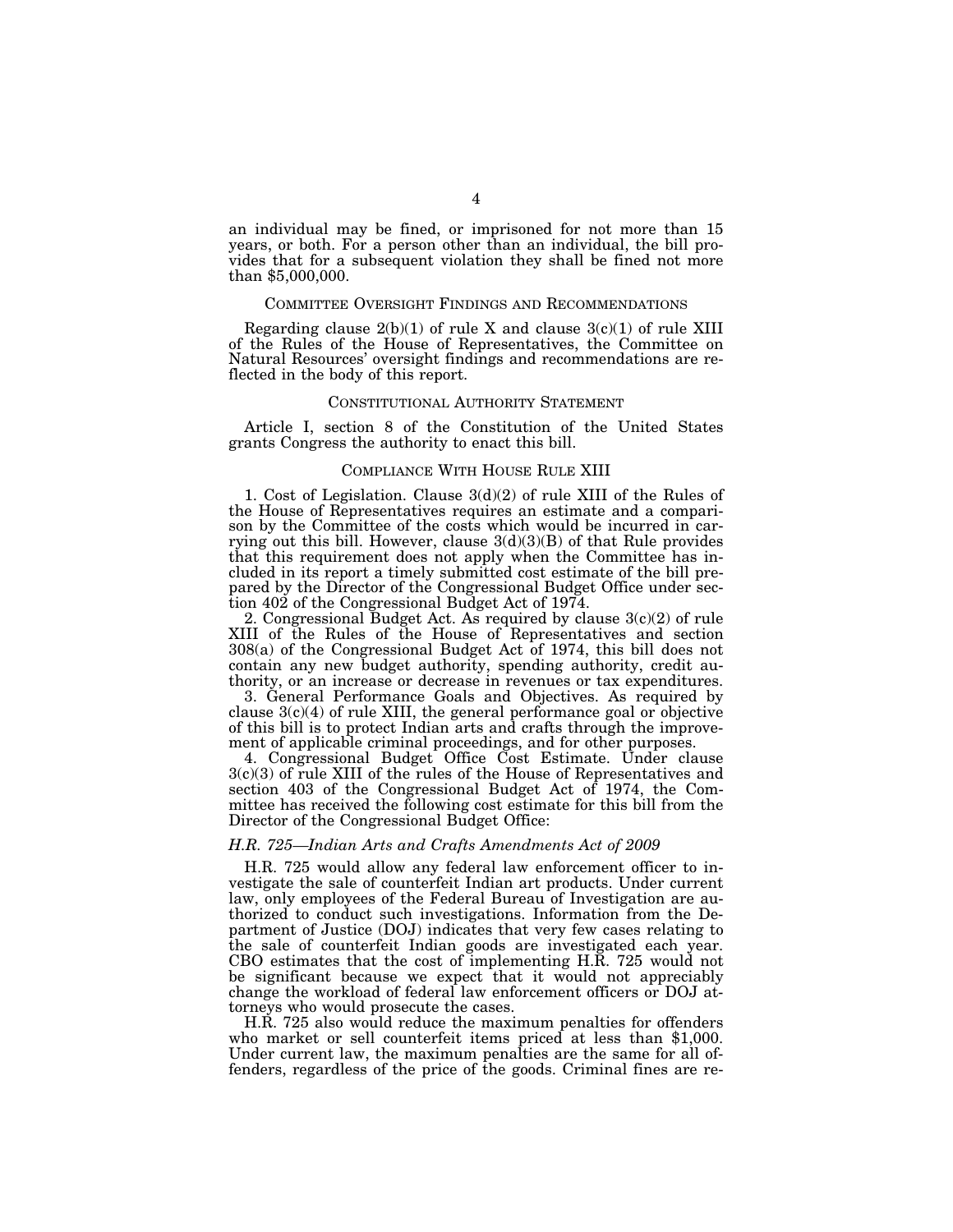corded as revenues, deposited into the Crime Victims Fund, and later spent. CBO estimates that enacting H.R. 725 could reduce the amount of revenues deposited into the fund and direct spending from that fund, but any such effects would be insignificant given the small number of cases involved.

H.R. 725 contains no intergovernmental or private-sector mandates as defined in the Unfunded Mandates Reform Act and would not affect the budgets of state, local, or tribal governments.

On May 5, 2009, CBO transmitted a cost estimate for S. 151, the Indian Arts and Crafts Amendments Act of 2009, as ordered reported by the Senate Committee on Indian Affairs on April 30, 2009. The House and Senate versions of the legislation are very similar, and the CBO cost estimates are the same.

The CBO staff contact for this estimate is Jeff LaFave. The estimate was approved by Theresa Gullo, Deputy Assistant Director for Budget Analysis.

### COMPLIANCE WITH PUBLIC LAW 104–4

This bill contains no unfunded mandates.

#### EARMARK STATEMENT

H.R. 725 does not contain any congressional earmarks, limited tax benefits, or limited tariff benefits as defined in clause 9 of rule XXI.

#### PREEMPTION OF STATE, LOCAL OR TRIBAL LAW

This bill is not intended to preempt any State, local or tribal law.

### CHANGES IN EXISTING LAW MADE BY THE BILL, AS REPORTED

In compliance with clause 3(e) of rule XIII of the Rules of the House of Representatives, changes in existing law made by the bill, as reported, are shown as follows (existing law proposed to be omitted is enclosed in black brackets, new matter is printed in italic, existing law in which no change is proposed is shown in roman):

#### **ACT OF AUGUST 27, 1935**

AN ACT To promote the development of Indian arts and crafts and to create a board to assist therein, and for other purposes.

\* \* \* \* \* \* \* øSEC. 5. (a) The Board may receive complaints of violations of section 1159 of title 18, United States Code, and refer complaints of such violations to the Federal Bureau of Investigation for appropriate investigation. After reviewing the investigation report, the Board may recommend to the Attorney General of the United States that criminal proceedings be instituted under that section.

ø(b) The Board may recommend that the Secretary of the Interior refer the matter to the Attorney General for civil action under section 6.

## *SEC. 5. CRIMINAL PROCEEDINGS; CIVIL ACTIONS.*

*(a) DEFINITION OF FEDERAL LAW ENFORCEMENT OFFICER.—In this section, the term ''Federal law enforcement officer'' includes a*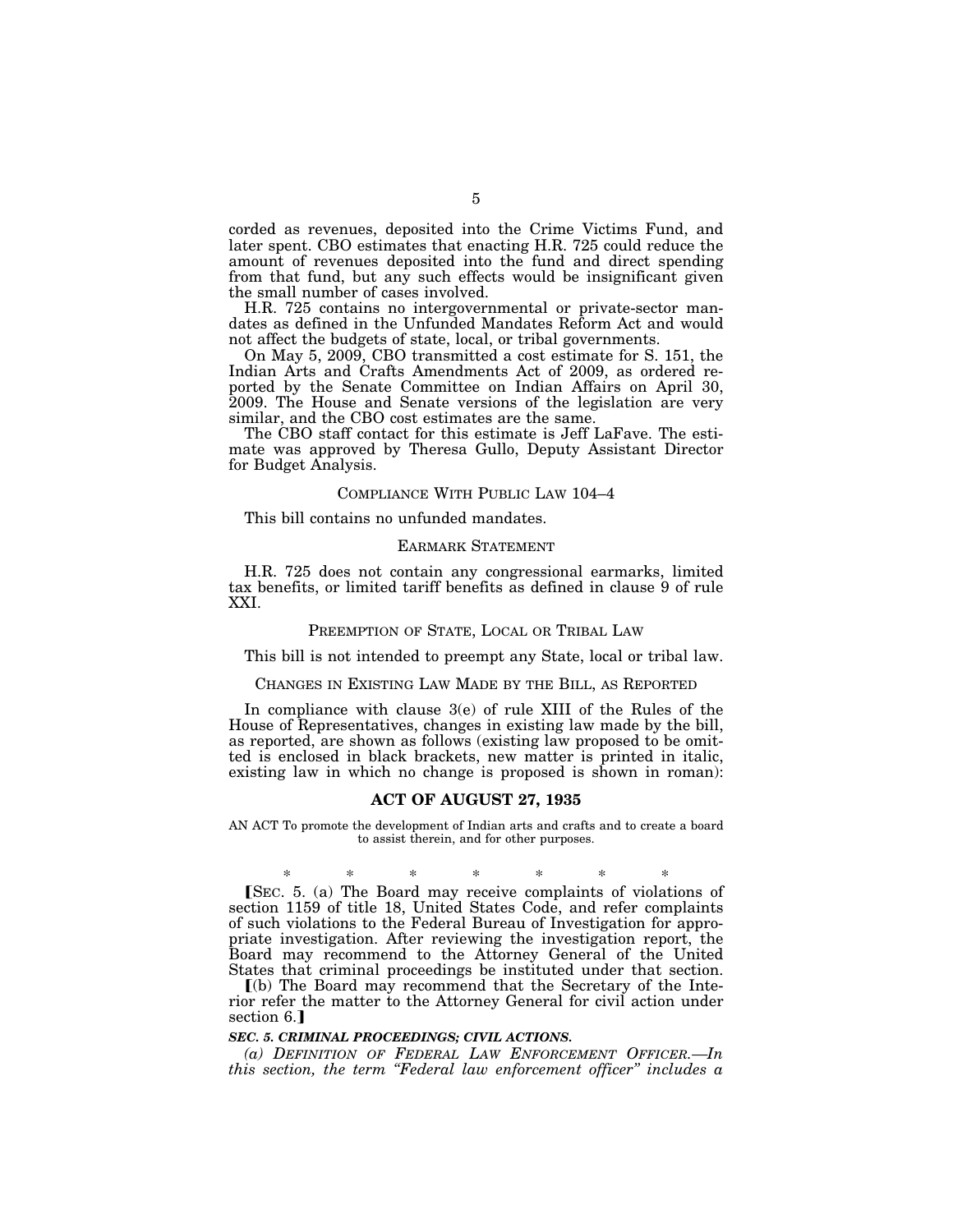*Federal law enforcement officer (as defined in section 115(c) of title 18, United States Code).* 

*(b) AUTHORITY TO CONDUCT INVESTIGATIONS.—Any Federal law enforcement officer shall have the authority to conduct an investigation relating to an alleged violation of this Act occurring within the jurisdiction of the United States.* 

*(1) INVESTIGATION.—*<br> *(A) IN GENERAL.—The Board may refer an alleged violation of section 1159 of title 18, United States Code, to any Federal law enforcement officer for appropriate investigation.* 

*(B) REFERRAL NOT REQUIRED.—A Federal law enforcement officer may investigate an alleged violation of section 1159 of that title regardless of whether the Federal law enforcement officer receives a referral under subparagraph (A).* 

*(2) FINDINGS.—The findings of an investigation of an alleged violation of section 1159 of title 18, United States Code, by any Federal department or agency under paragraph (1)(A) shall be submitted, as appropriate, to—* 

*(A) a Federal or State prosecuting authority; or* 

*(B) the Board.* 

*(3) RECOMMENDATIONS.—On receiving the findings of an investigation under paragraph (2), the Board may—* 

*(A) recommend to the Attorney General that criminal pro-*

*ceedings be initiated under section 1159 of title 18, United States Code; and* 

*(B) provide such support to the Attorney General relating to the criminal proceedings as the Attorney General determines to be appropriate.* 

*(d) CIVIL ACTIONS.—In lieu of, or in addition to, any criminal proceeding under subsection (c), the Board may recommend that the Attorney General initiate a civil action under section 6.* 

SEC. 6.

*(a) DEFINITIONS.—In this section:* 

*(1) INDIAN.—The term ''Indian'' means an individual that— (A) is a member of an Indian tribe; or* 

*(B) is certified as an Indian artisan by an Indian tribe. (2) INDIAN PRODUCT.—The term ''Indian product'' has the meaning given the term in any regulation promulgated by the Secretary.* 

*(3) INDIAN TRIBE.—* 

*(A) IN GENERAL.—The term ''Indian tribe'' has the meaning given the term in section 4 of the Indian Self-Determination and Education Assistance Act (25 U.S.C. 450b).* 

*(B) INCLUSION.—The term ''Indian tribe'' includes, for purposes of this section only, an Indian group that has been formally recognized as an Indian tribe by—* 

*(i) a State legislature;* 

*(ii) a State commission; or* 

*(iii) another similar organization vested with State legislative tribal recognition authority.* 

*(4) SECRETARY.—The term ''Secretary'' means the Secretary of the Interior.*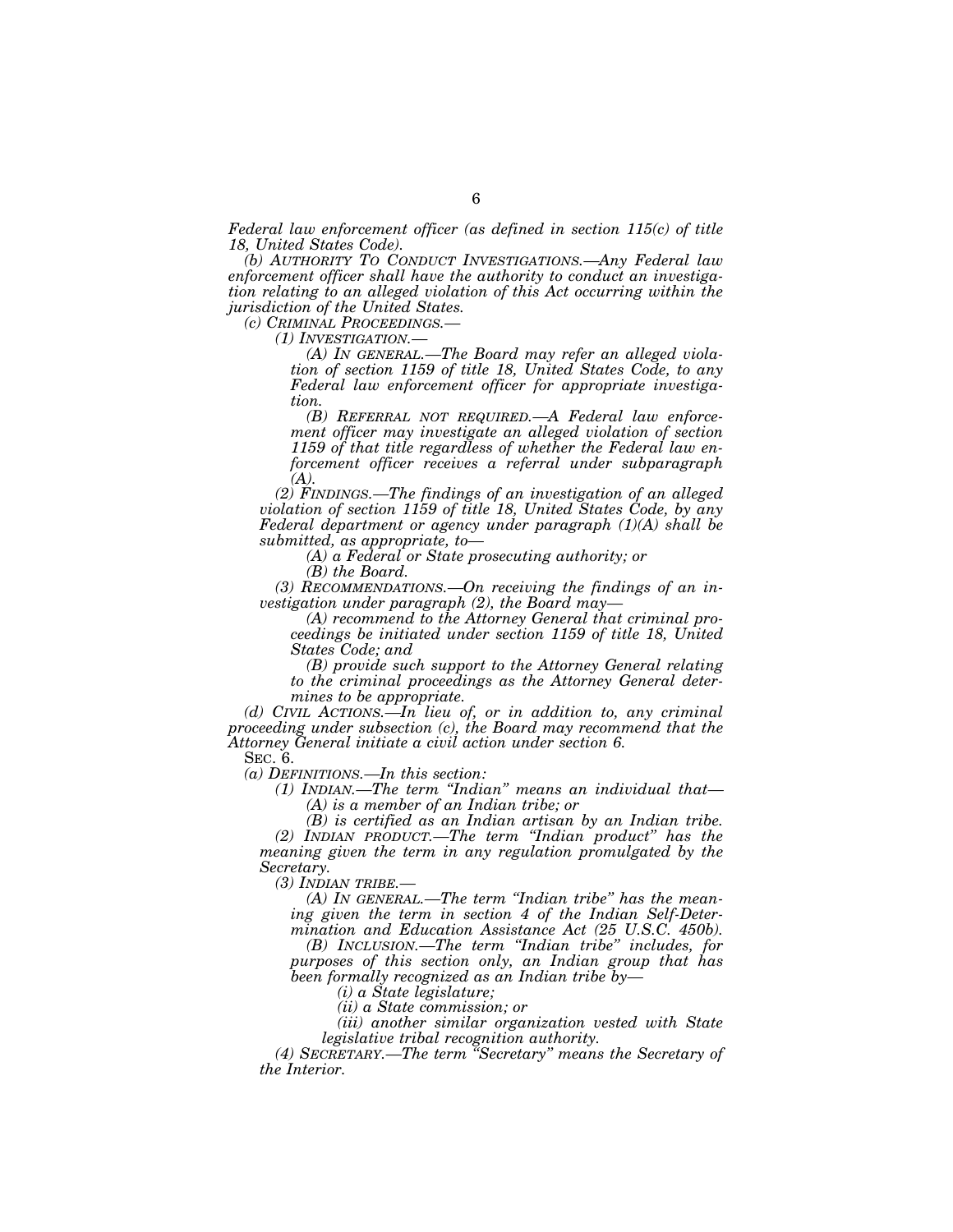$(a)$  (b) A person specified in [subsection (c)] *subsection (d)* may, in a civil action in a court of competent jurisdiction, bring an action against a person who, directly or indirectly, offers or displays for sale or sells a good, with or without a Government trademark, in a manner that falsely suggests it is Indian produced, an Indian product, or the product of a particular Indian or Indian tribe or Indian arts and crafts organization, resident within the United States, to—

 $(1)$  \*

\* \* \* \* \* \* \*  $\llbracket$ (b)  $\rrbracket$  (c) In addition to the relief specified in  $\llbracket$  subsection (a)  $\rrbracket$  sub*section (b)*, the court may award punitive damages and the costs of [suit] *the civil action* and a reasonable attorney's fee.

 $(c)(1)$  A civil action under subsection (a) may be commenced—

 $(A)$  by the Attorney General of the United States upon request of the Secretary of the Interior on behalf of an Indian who is a member of an Indian tribe or on behalf of an Indian tribe or Indian arts and crafts organization;

 $(6)$  by an Indian tribe on behalf of itself, an Indian who is a member of the tribe, or on behalf of an Indian arts and crafts organization; or

 $\mathbf{C}(C)$  by an Indian arts and crafts organization on behalf of itself, or by an Indian on behalf of himself or herself.

 $(2)$  Any amount recovered pursuant to this section shall be paid to the individual Indian, Indian tribe, or Indian arts and crafts organization, except that—

 $[(A)$  in the case of paragraph  $(1)(A)$ , the Attorney General may deduct from the amount recovered—

 $(i)$  the amount for the costs of suit and reasonable attorney's fees awarded pursuant to subsection (b) and deposit the amount of such costs and fees as a reimbursement credited to appropriations currently available to the Attorney General at the time of receipt of the amount recovered; and

ø(ii) the amount for the costs of investigation awarded pursuant to subsection (b) and reimburse the Board the amount of such costs incurred as a direct result of Board activities in the suit; and

 $[(B)$  in the case of paragraph  $(1)(B)$ , the amount recovered for the costs of suit and reasonable attorney's fees pursuant to subsection (b) may be deducted from the total amount awarded under subsection (a)(2).

 $\lbrack$ (d) As used in this section—

 $[(1)$  the term "Indian" means any individual who is a member of an Indian tribe; or for the purposes of this section is certified as an Indian artisan by an Indian tribe;

 $(2)$  subject to subsection (f), the terms "Indian product" and ''product of a particular Indian tribe or Indian arts and crafts organization'' has the meaning given such term in regulations which may be promulgated by the Secretary of the Interior;<br>
[(3) the term "Indian tribe" means—

 $(A)$  any Indian tribe, band, nation, Alaska Native village, or other organized group or community which is recognized as eligible for the special programs and services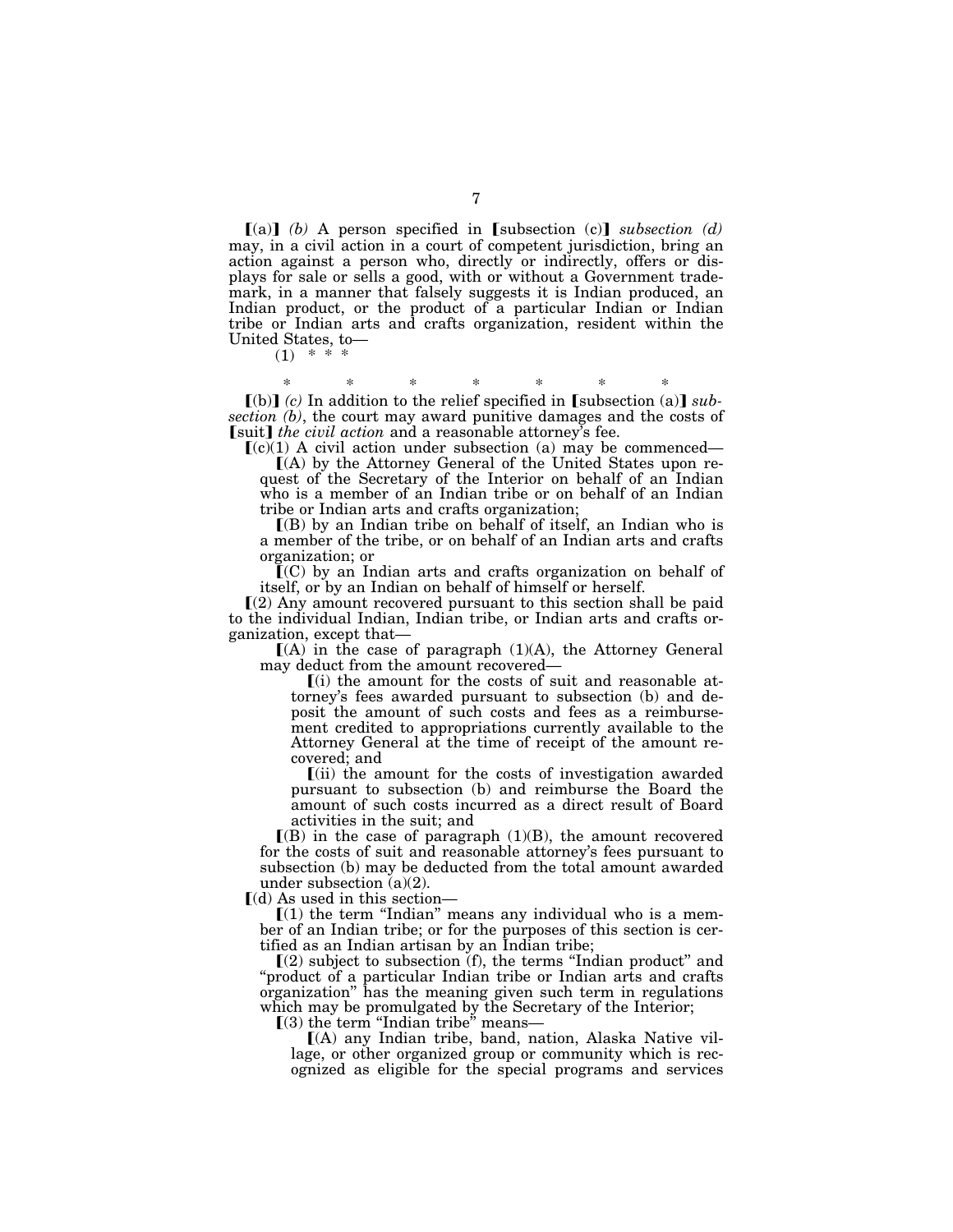provided by the United States to Indians because of their status as Indians; or

 $(6)$  any Indian group that has been formally recognized as an Indian tribe by a State legislature or by a State commission or similar organization legislatively vested with State tribal recognition authority; and

 $(4)$  the term "Indian arts and crafts organization" means any legally established arts and crafts marketing organization composed of members of Indian tribes.]<br>(d) PERSONS THAT MAY INITIATE CIVIL ACTIONS.—

*(1) IN GENERAL.—A civil action under subsection (b) may be initiated by—* 

*(A) the Attorney General, at the request of the Secretary acting on behalf of—* 

*(i) an Indian tribe;* 

*(ii) an Indian; or* 

*(iii) an Indian arts and crafts organization;* 

*(B) an Indian tribe, acting on behalf of—* 

*(i) the Indian tribe;* 

*(ii) a member of that Indian tribe; or* 

*(iii) an Indian arts and crafts organization;* 

*(C) an Indian; or* 

*(D) an Indian arts and crafts organization.* 

*(A) IN GENERAL.—Except as provided in subparagraph (B), an amount recovered in a civil action under this section shall be paid to the Indian tribe, the Indian, or the Indian arts and crafts organization on the behalf of which the civil action was initiated.* 

*(B) EXCEPTIONS.— (i) ATTORNEY GENERAL.—In the case of a civil action initiated under paragraph (1)(A), the Attorney General may deduct from the amount—* 

*(I) the amount of the cost of the civil action and reasonable attorney's fees awarded under subsection (c), to be deposited in the Treasury and credited to appropriations available to the Attorney General on the date on which the amount is recovered; and* 

*(II) the amount of the costs of investigation awarded under subsection (c), to reimburse the Board for the activities of the Board relating to the civil action.* 

*(ii) INDIAN TRIBE.—In the case of a civil action initiated under paragraph (1)(B), the Indian tribe may deduct from the amount—* 

> *(I) the amount of the cost of the civil action; and (II) reasonable attorney's fees.*

 $(e)$  In the event that  $(e)$  *SAVINGS PROVISION.—If* any provision of this section is held invalid, it is the intent of Congress that the remaining provisions of this section shall continue in full force and effect.

\* \* \* \* \* \* \*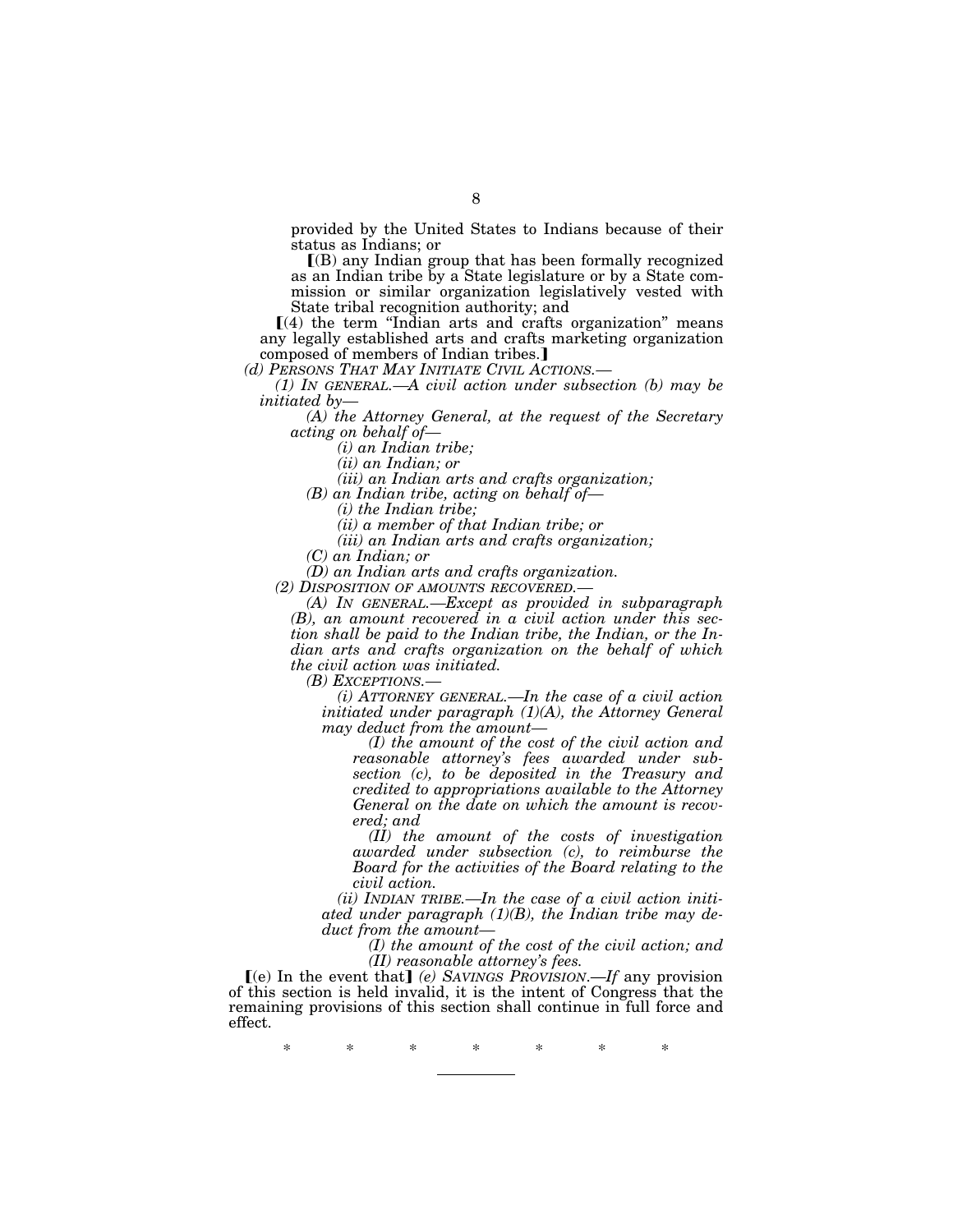# **TITLE 18, UNITED STATES CODE**

## **PART I—CRIMES**

\* \* \* \* \* \* \*

## **CHAPTER 53—INDIANS**

\* \* \* \* \* \* \*

## **§ 1159. Misrepresentation of Indian produced goods and products**

 $(a) * * *$ 

 $\lceil$ (b) Whoever knowingly violates subsection (a) shall—

 $\mathbf{I}(1)$  in the case of a first violation, if an individual, be fined not more than \$250,000 or imprisoned not more than five years, or both, and, if a person other than an individual, be fined not more than \$1,000,000; and

 $(2)$  in the case of subsequent violations, if an individual, be fined not more than \$1,000,000 or imprisoned not more than fifteen years, or both, and, if a person other than an individual, be fined not more than \$5,000,000.]

*(b) PENALTY.—Any person that knowingly violates subsection (a) shall—* 

*(1) in the case of a first violation by that person—* 

*(A) if the applicable goods are offered or displayed for sale at a total price of \$1,000 or more, or if the applicable goods are sold for a total price of \$1,000 or more—* 

*(i) in the case of an individual, be fined not more than \$250,000, imprisoned for not more than 5 years, or both; and* 

*(ii) in the case of a person other than an individual, be fined not more than \$1,000,000; and* 

*(B) if the applicable goods are offered or displayed for sale at a total price of less than \$1,000, or if the applicable goods are sold for a total price of less than \$1,000—* 

*(i) in the case of an individual, be fined not more than \$25,000, imprisoned for not more than 1 year, or both; and* 

*(ii) in the case of a person other than an individual, be fined not more than \$100,000; and* 

*(2) in the case of a subsequent violation by that person, regardless of the amount for which any good is offered or displayed for sale or sold—* 

*(A) in the case of an individual, be fined under this title, imprisoned for not more than 15 years, or both; and* 

*(B) in the case of a person other than an individual, be fined not more than \$5,000,000.* 

(c) As used in this section—  $(1) * * * *$ 

\* \* \* \* \* \* \*

 $(3)$  the term "Indian tribe" means—

 $(A)$  any Indian tribe, band, nation, Alaska Native village, or other organized group or community which is recognized as eligible for the special programs and services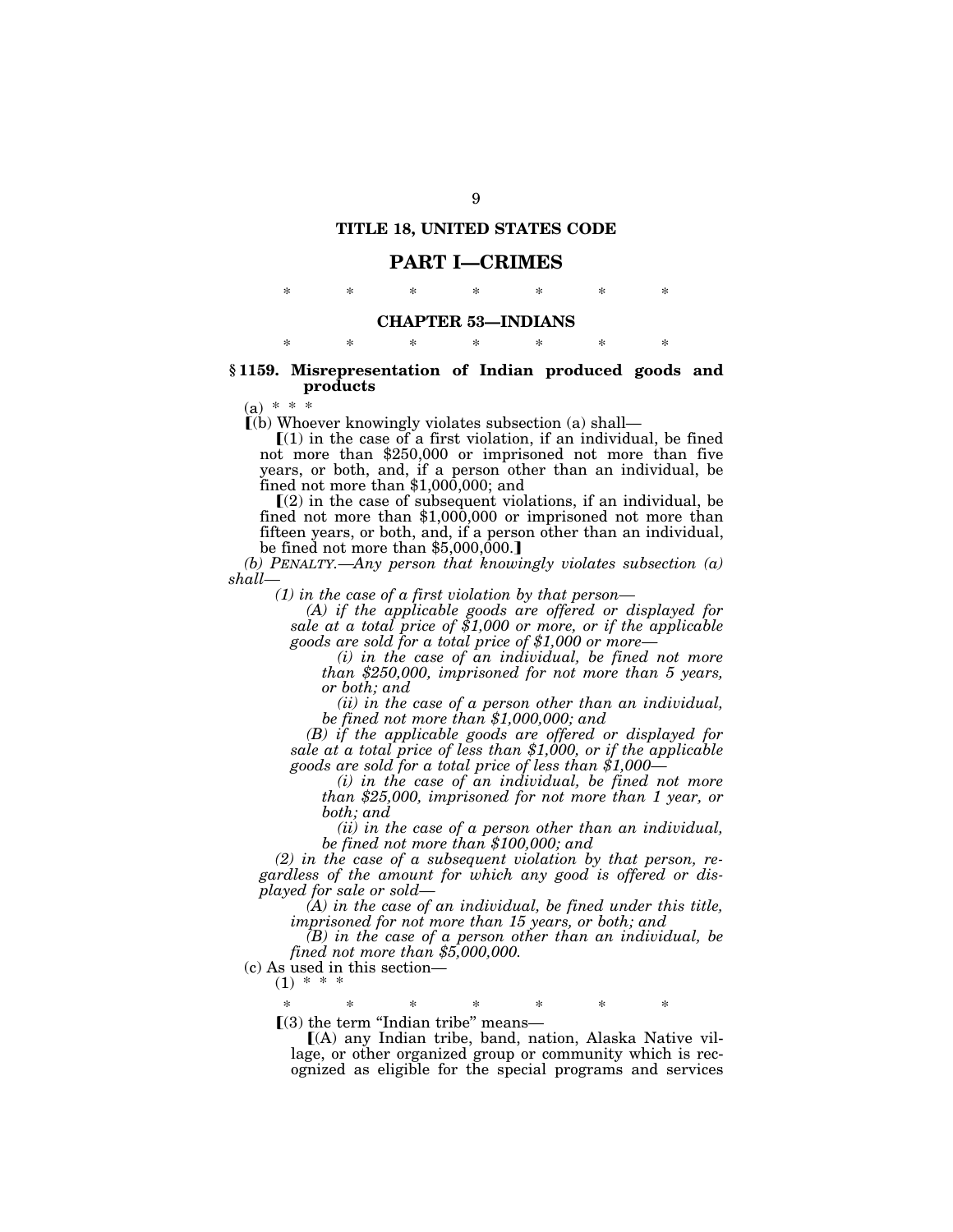provided by the United States to Indians because of their status as Indians; or

 $I(B)$  any Indian group that has been formally recognized as an Indian tribe by a State legislature or by a State commission or similar organization legislatively vested with State tribal recognition authority; and]

*(3) the term ''Indian tribe''—* 

*(A) has the meaning given the term in section 4 of the Indian Self-Determination and Education Assistance Act (25 U.S.C. 450b); and* 

*(B) includes, for purposes of this section only, an Indian group that has been formally recognized as an Indian tribe by—* 

*(i) a State legislature;* 

*(ii) a State commission; or* 

*(iii) another similar organization vested with State legislative tribal recognition authority; and* 

\* \* \* \* \* \* \*